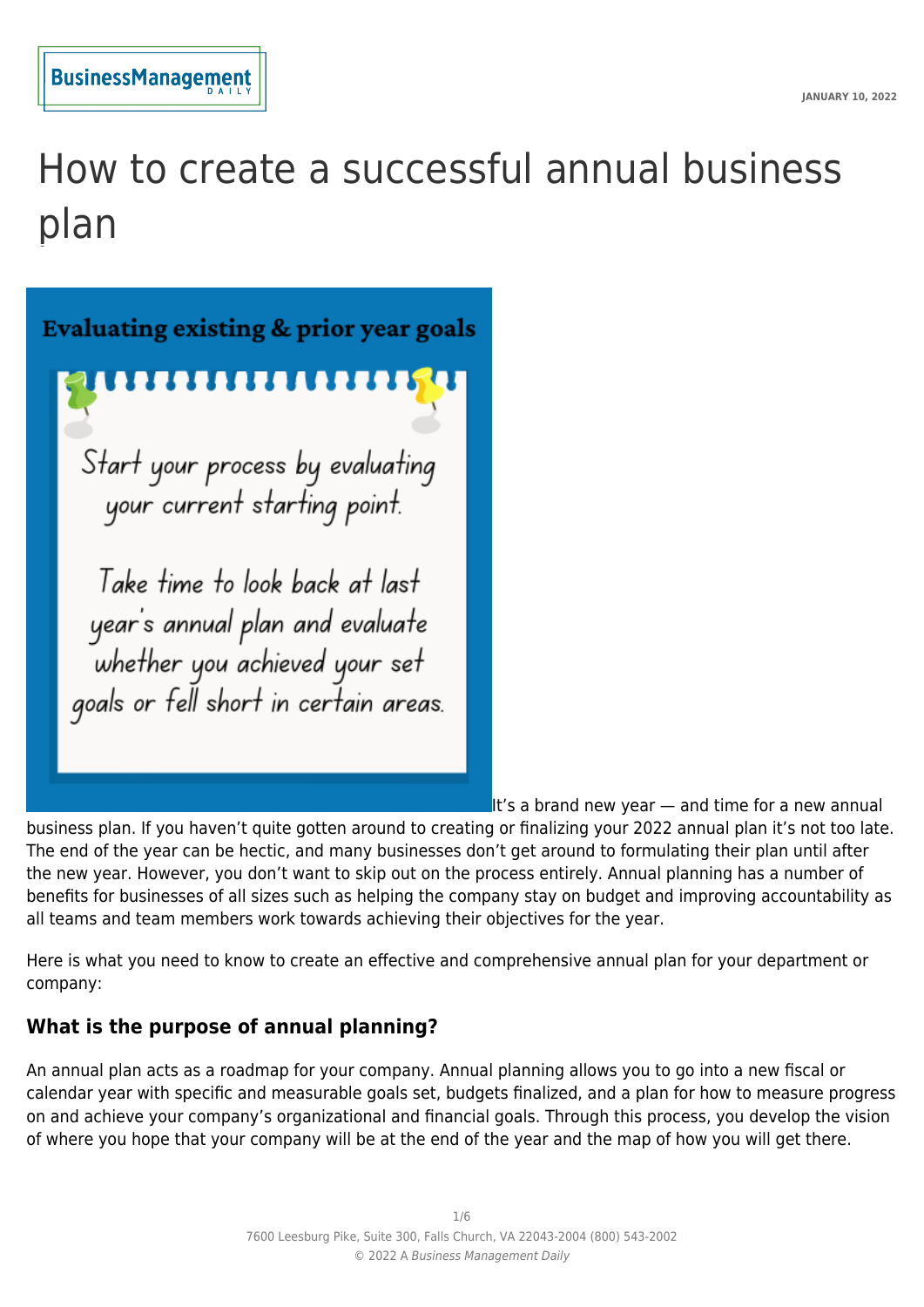You can also use annual planning to set goals and plans for individual departments or teams within an organization. Create marketing plans, human resource plans, and more to keep each segment of your business on track, reset your goals, and get your teams aligned towards common goals and initiatives. Since trends, consumer habits, and other factors change frequently, it's good to create a fresh one-year plan each year.

Annual plans complement strategic planning while providing more short-term (one year) goals that are often tied to financial goals as well as the annual budget. Strategic plans often have more overarching goals that work to advance the company's mission over three years or longer. Your annual plan will likely include goals that play into these longer-term goals in your company's strategic plan.

#### **Evaluating existing and prior year goals**

Start your process by evaluating your current starting point. Take time to look back at last year's annual plan and evaluate whether you achieved your set goals or fell short in certain areas. Attempt to determine why you fell short on specific goals and what steps you could take to prevent a repeat of that issue. This will help you set realistic goals for the new year.

#### **This is also a great time to review your company's:**

- **Mission statement.** This is a statement that describes the purpose of your organization. What does your business do and what does it hope to accomplish?
- **Core values.** These are the principles, beliefs, and values that your organization's culture is built on. These values shape how you do business, and as such, should shape your annual plan.
- **Strategic plan.** Your strategic plan should detail your business plan and long-term goals while taking market conditions into consideration. Your annual plan should complement your overall strategic plan.
- **Financial reports.** Review the prior year's budget reconciliation, cash flow statements, and year-end reporting. If you have access to budgets or financial forecasts for the upcoming year, review them now. If not, they'll need to be created later in the annual planning process.

Keep all of these documents handy, as you may need to reference them as you move through the annual planning process.

#### **Create an updated SWOT analysis**

It's also time to update or create a SWOT Analysis chart for your company. A SWOT analysis is typically depicted as a four-quadrant square with the following quadrants:

- **Strengths.** List out the things that your company already does well and your internal strengths. Perhaps you have a large Instagram following with a strong network of influencers promoting your product. Maybe you have unique branding, patents, or technology that set you apart from competitors. This section is your highlight reel from prior years and can also include strengths like new products or developments being released in the new year.
- **Weaknesses.** Now it's time to consider what can be improved. List out your company's internal areas of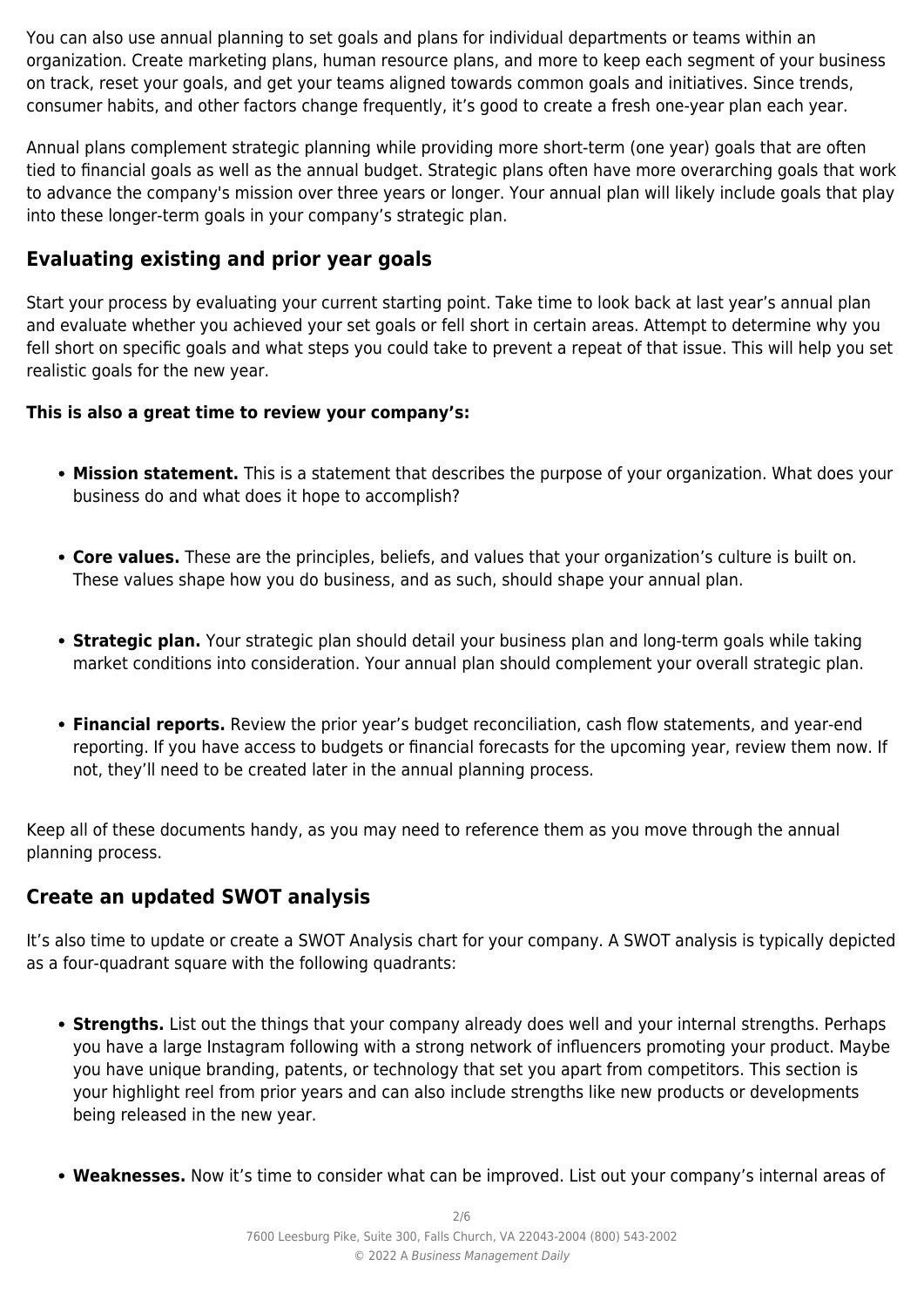weakness. A good way to identify weaknesses is to look at customer feedback. Do customers like your product but complain about the processing and delivery times? A weakness can also be staffing-related such as high turnover or taking too long to fill open positions. A common marketing weakness may be lack of media mentions or ranking low in Google search results for your product or business type.

- **Opportunities.** These are external opportunities that you can take advantage of in the coming year. Are there new trends or technologies that could boost the success of your business? Is it time to start marketing your products to Gen Z? Are there changes in government regulations or laws going into effect in 2022 that could have a positive impact on your business?
- **Threats.** Explore potential external threats to your company's growth and success in the coming year. Maybe the current supply chain problems mean that you will have manufacturing or delivery delays in 2022. There could also be legal changes that negatively impact your business. Threats could also come in the form of major competitors or market saturation. Knowing what may threaten your success will help you build a plan to overcome these challenges, so be thorough with your market analysis.

After creating a company-wide SWOT analysis, consider breaking things down even further and creating a SWOT analysis on specific aspects or segments of your business.

For example, a marketing SWOT chart can help you identify what you need to adjust in your marketing strategy for the new year. Many businesses, especially small businesses, may have strong Facebook and Instagram accounts but weaknesses in the area of SEO. Reaching new audiences and market segments through TikTok may be an opportunity if your business has not jumped onto the platform yet. A new year is a great time to do a SWOT and update your ideal customer or target demographics to evaluate opportunities for expansion.

# **Goal setting with SMART goals**

It's a good idea to start off the new year by setting goals for your employees, departments, and the company overall. This creates trackable metrics to measure your company's success at each level throughout the year. The best way to create goals is to use the SMART goal system.

- **Specific.** Aim to make your goals specific and to identify who will be involved in the goal. A general goal would be to increase brand awareness. Specific goals would be growing your LinkedIn following to 10,000, obtaining 10 media mentions, or ranking one the first page of Google results for a specific target keyword. Within each of those specific goals you could identify who is responsible for them; a social media manager, PR or media relations team member, an SEO consultant, or in a small business, it may just be a digital marketing manager. Regardless, it's helpful to define who is involved and who will oversee progress.
- **Measurable.** Define how you will measure the success of each goal. What metric will you use to track progress towards the goal?
- **Attainable.** Your goals should be realistic. They can be somewhat ambitious, but avoid including stretch goals that are unlikely to be achieved within the year with your anticipated staffing levels, budget, and level of consumer awareness. Of course, start-ups would love to score a major investor or have their company go viral and generate a huge amount of buzz with consumers, but unless you have reason to believe either of those is on the horizon, leave out goals that depend on unrealistic or unpredictable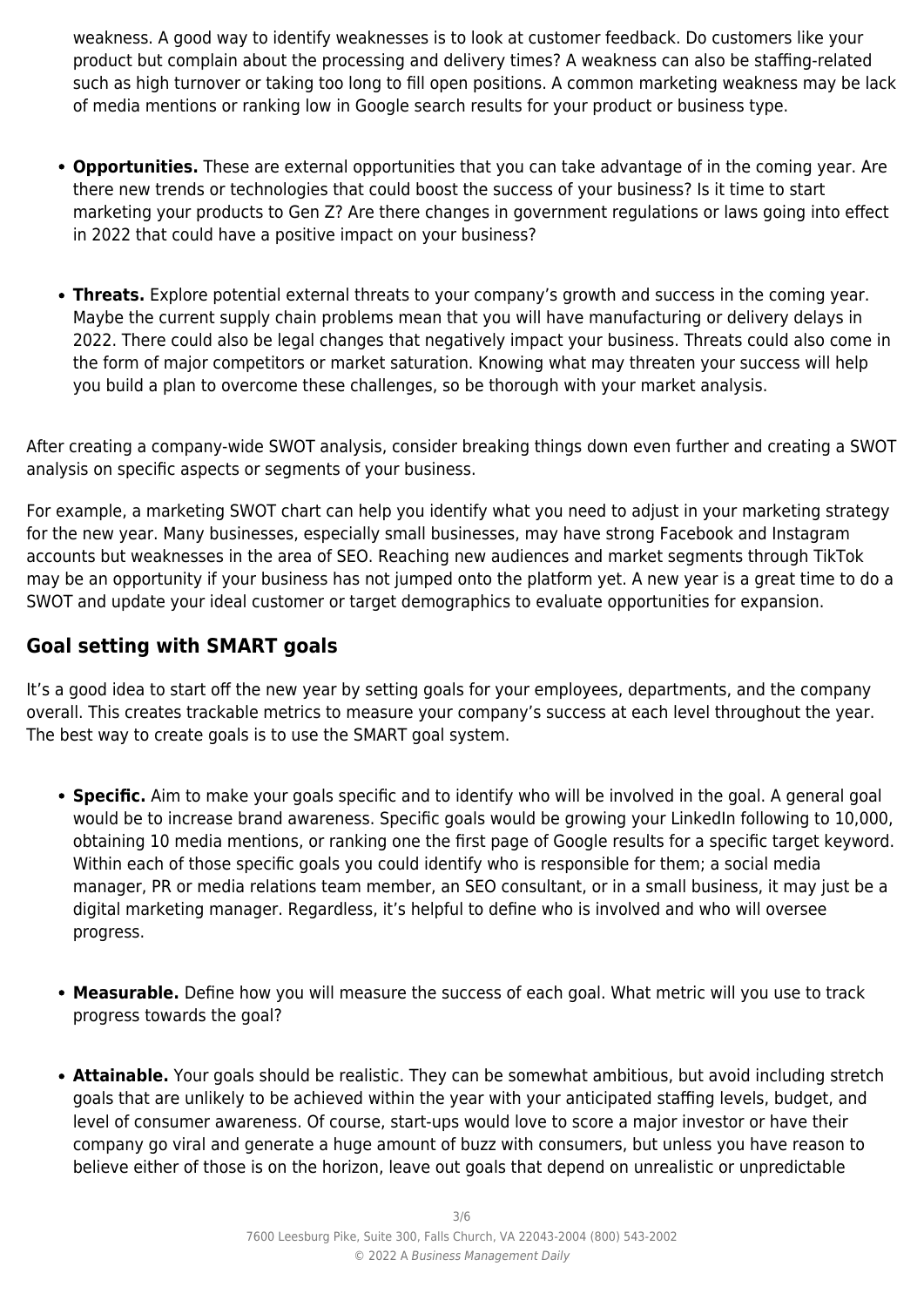events. Also, leave goals that will take several years for your strategic plan.

- **Relevant.** The goals that you set for this year should be relevant to your company's vision, mission, and long-term objectives. This is why it's helpful to start the process by looking at your mission statement, vision, and strategic plan.
- **Time-bound.** All goals should have a clearly defined time frame including a specific deadline date. For annual planning, the timeframe may be one year, or you can break your goals down into monthly or quarterly goals and adjust the deadlines as such.

You'll likely end up with a decently long list of goals for your company. As mentioned in the Specific criteria, breaking down your goals and defining who is responsible for them is important. Try to create goals that span the major business functions of your company such as product, operations, marketing, HR, and leadership. Set company-wide goals and then break them down by teams and later by individual contributors to ensure that everyone knows what goals they need to accomplish in order to help the business meet its overall yearly goals.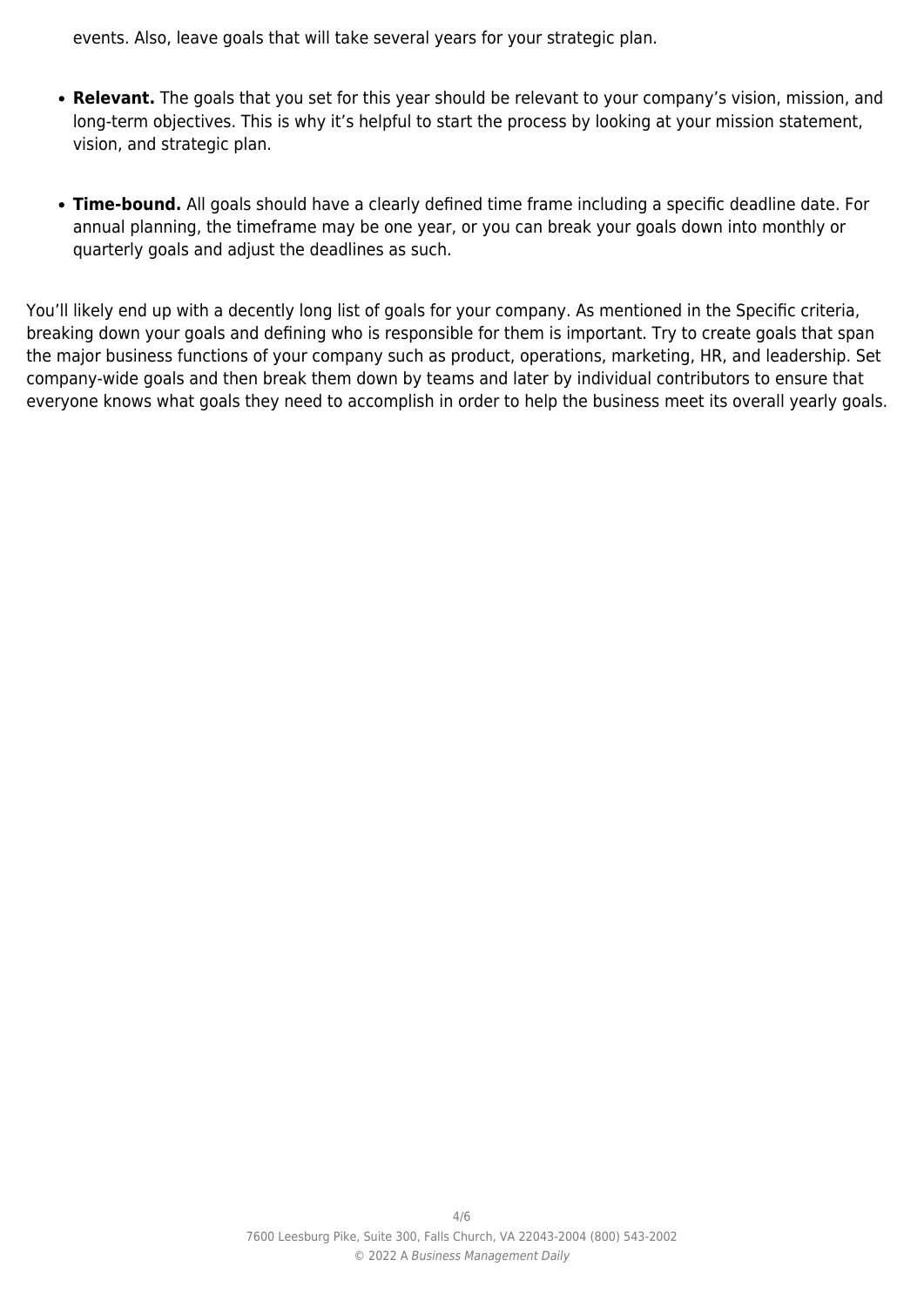# **Budgeting and financial**

#### **considerations**

An important aspect of annual planning is financial planning. A good business plan should take financial constraints, budgets, and financial goals into consideration and plan accordingly. If you are a start-up and plan to go through a round of fundraising or have other major changes such as going public with an IPO, include those in your annual planning.

Your annual plan should include financial projections for the year. These projections will help you plan for financing needs, changes in cash flow, and evaluate the best timing for new projects or hiring. You'll want to create sales forecasts to project your expected income. It's also wise to forecast your anticipated expenses for things like labor, materials. supplies, and overhead.

You'll also want to verify that you will be able to allocate the funds needed to accomplish the SMART goals that you created earlier. At this point, you may need to revise some of your goals to ensure that they are achievable within your financial constraints. Those that require a larger budget may need to be scaled down or saved for next yea

# **Contingency planning**

Hopefully everything will go as planned, but it's always good to have a contingency plan in place in case something goes awry. After all, we've all seen how unexpected challenges can derail business operations over the past two years.

Plan for potential emergencies or alternate scenarios. Does your annual business plan rely on covid conditions improving in 2022? Create a contingency plan in case there are more hiccups than expected during reopening or the return to the office.

Consider how your business could best handle supply chain issues, unexpected cash flow problems, and major IT or security concerns. If your headquarters is in an area prone to natural disasters such as wildfires or hurricanes, you should always have a plan in place for the safety of your staff, files, as well as assets that would be difficult to replace.